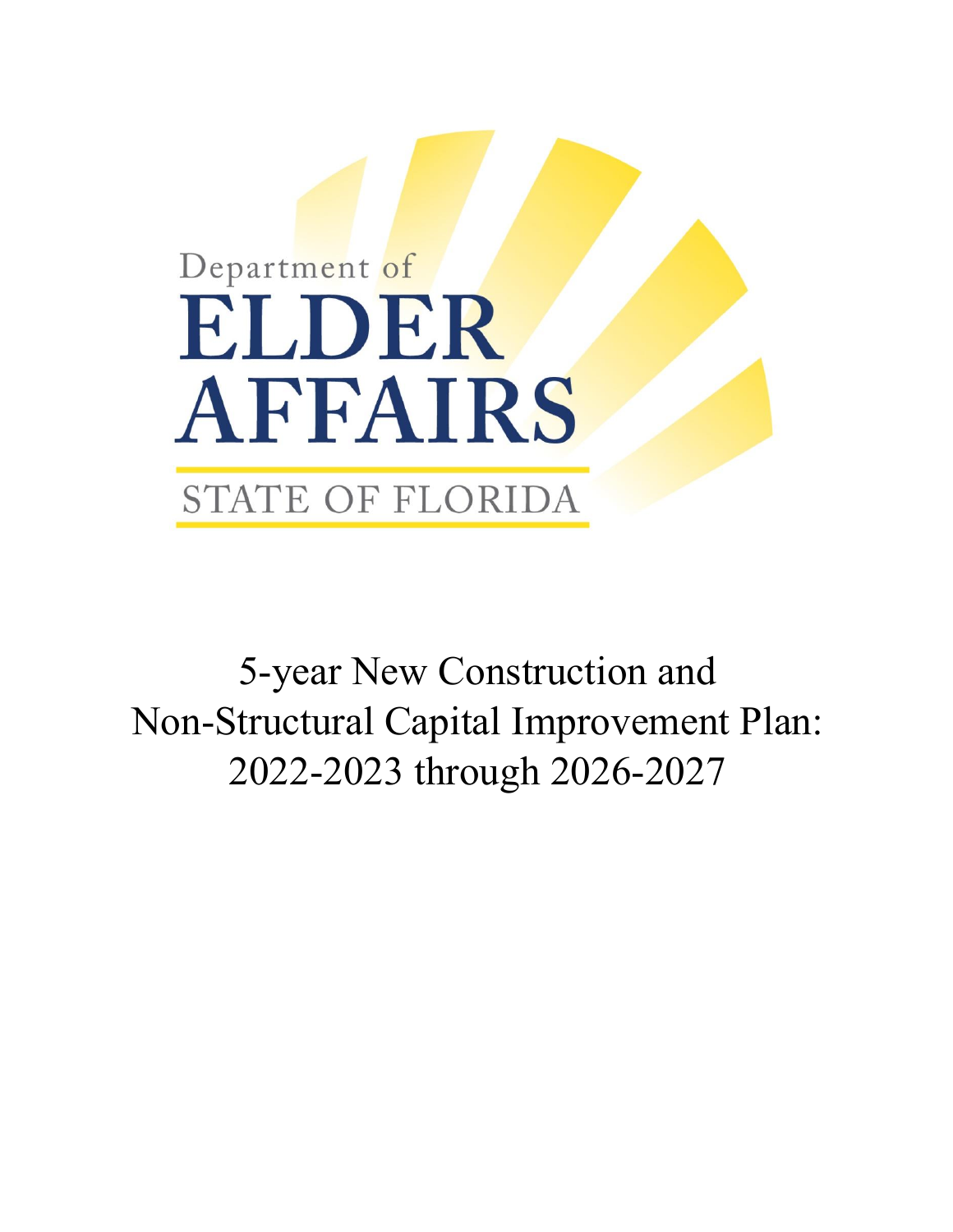## Department of ELDER AFFAIRS STATE OF FLORIDA

Budget Entity Level CIP-3 Project Explanation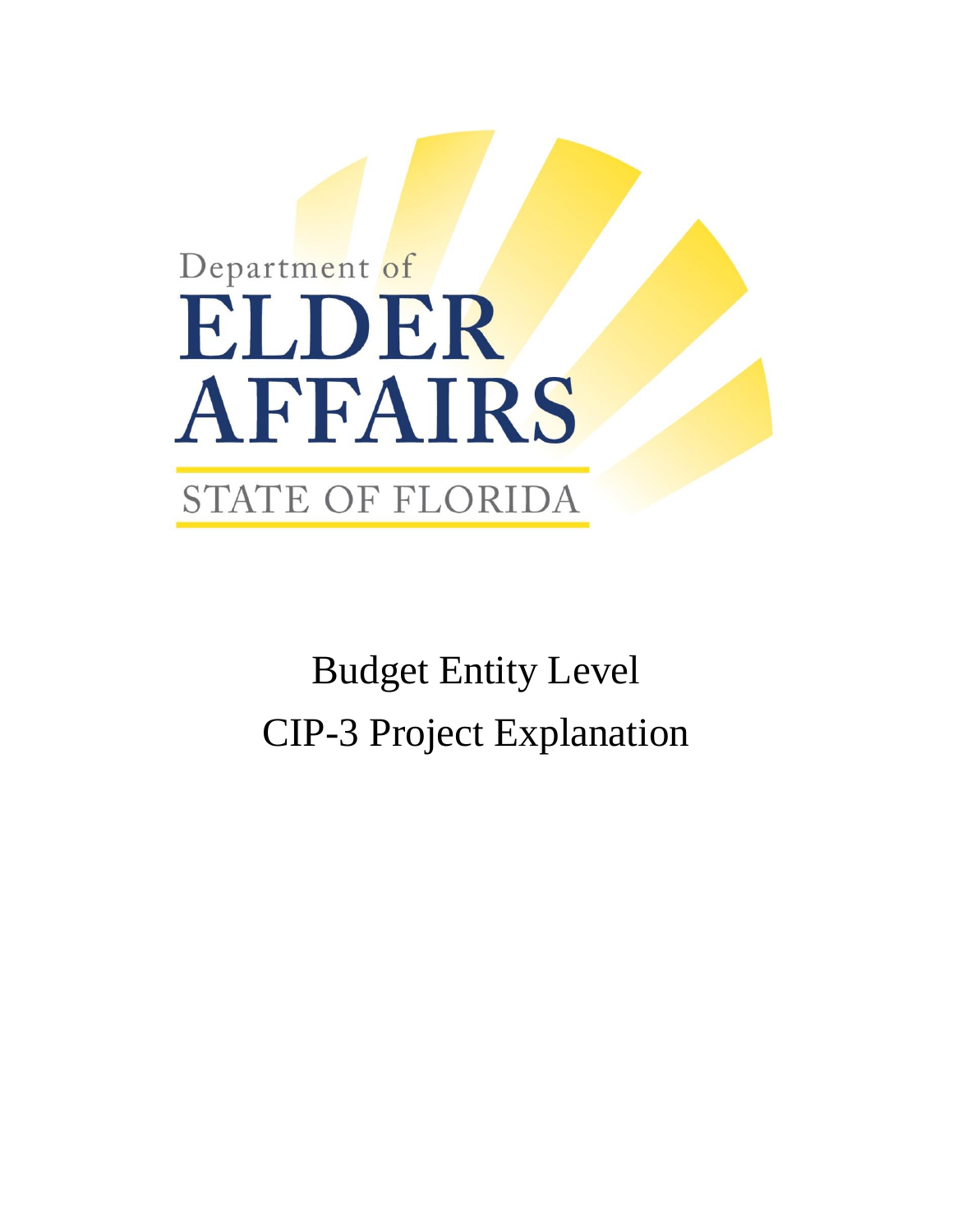## **CIP-3: Short-Term Project Explanation**

| Agency:                                                   | <b>Department of Elder Affairs</b> |                                      |                                         | <b>Agency Priority:</b>            |                                                       |                                 |                                    |
|-----------------------------------------------------------|------------------------------------|--------------------------------------|-----------------------------------------|------------------------------------|-------------------------------------------------------|---------------------------------|------------------------------------|
| <b>Budget Entity and</b><br><b>Budget Entity Code:</b>    | 65000000                           |                                      |                                         | <b>Project Category:</b>           |                                                       |                                 |                                    |
| <b>Appropriation</b><br><b>Category Code:</b>             |                                    |                                      |                                         |                                    | <b>LRPP Narrative Page:</b>                           |                                 |                                    |
| <b>PROJECT TITLE:</b>                                     |                                    |                                      |                                         |                                    |                                                       |                                 |                                    |
| <b>Statutory Authority:</b>                               |                                    |                                      |                                         |                                    |                                                       |                                 |                                    |
| To be Constructed by:                                     |                                    | Contract?<br>(Y/N)                   | YES NO                                  | Force Acct.?<br>(Y/N)              | YES NO                                                |                                 |                                    |
| <b>Facility</b><br><b>Type</b>                            | <b>Service</b><br>Load             | <b>Planned</b><br><b>Used Factor</b> | <b>User Stations</b><br><b>Required</b> | <b>Existing</b><br><b>Stations</b> | <b>New User</b><br><b>Stations</b><br><b>Required</b> | <b>Space</b><br>Factor          | <b>Net Area</b><br><b>Required</b> |
|                                                           |                                    |                                      |                                         |                                    |                                                       |                                 |                                    |
| <b>Geographic Location:</b>                               |                                    |                                      |                                         |                                    |                                                       |                                 |                                    |
| <b>County:</b>                                            |                                    |                                      |                                         |                                    |                                                       |                                 |                                    |
| <b>Facility</b><br><b>Type</b>                            | <b>Net Area</b><br>(square feet)   | <b>Efficiency</b><br>Factor          | <b>Gross Area</b><br>(square feet)      | <b>Unit Cost</b>                   | <b>Construction</b><br>Cost                           | <b>Occupancy</b><br><b>Date</b> |                                    |
|                                                           |                                    |                                      |                                         |                                    |                                                       |                                 |                                    |
| <b>Schedule of Project Components</b>                     |                                    | FY 2022-23                           | FY 2023-24                              | FY 2024-25                         | FY 2025-26                                            | FY 2026-27                      |                                    |
| <b>1. Basic Construction Costs</b>                        |                                    | \$                                   | \$                                      | \$                                 | \$                                                    | \$                              |                                    |
| a. Construction Cost                                      |                                    |                                      |                                         |                                    |                                                       |                                 |                                    |
| b. Permits, Inspections, and                              |                                    |                                      |                                         |                                    |                                                       |                                 |                                    |
| <b>Impact Fees</b>                                        |                                    |                                      |                                         |                                    |                                                       |                                 |                                    |
| c. Communication Requirements                             |                                    |                                      |                                         |                                    |                                                       |                                 |                                    |
| (conduits, wiring, etc.)<br>d. Utilities Outside Building |                                    |                                      |                                         |                                    |                                                       |                                 |                                    |
| e. Site Development                                       |                                    |                                      |                                         |                                    |                                                       |                                 |                                    |
| (roads, paving, etc.)                                     |                                    |                                      |                                         |                                    |                                                       |                                 |                                    |
| f. Energy Efficient                                       |                                    |                                      |                                         |                                    |                                                       |                                 |                                    |
| Equipment                                                 |                                    |                                      |                                         |                                    |                                                       |                                 |                                    |
| g. Art Allowance                                          |                                    |                                      |                                         |                                    |                                                       |                                 |                                    |
| (Section 255.043, Florida Statutes)                       |                                    |                                      |                                         |                                    |                                                       |                                 |                                    |
| h. Other                                                  |                                    |                                      |                                         |                                    |                                                       |                                 |                                    |
| Subtotal:                                                 |                                    | \$                                   | \$                                      | \$                                 | \$                                                    | \$                              |                                    |

*Office of Policy and Budget - June 2021*